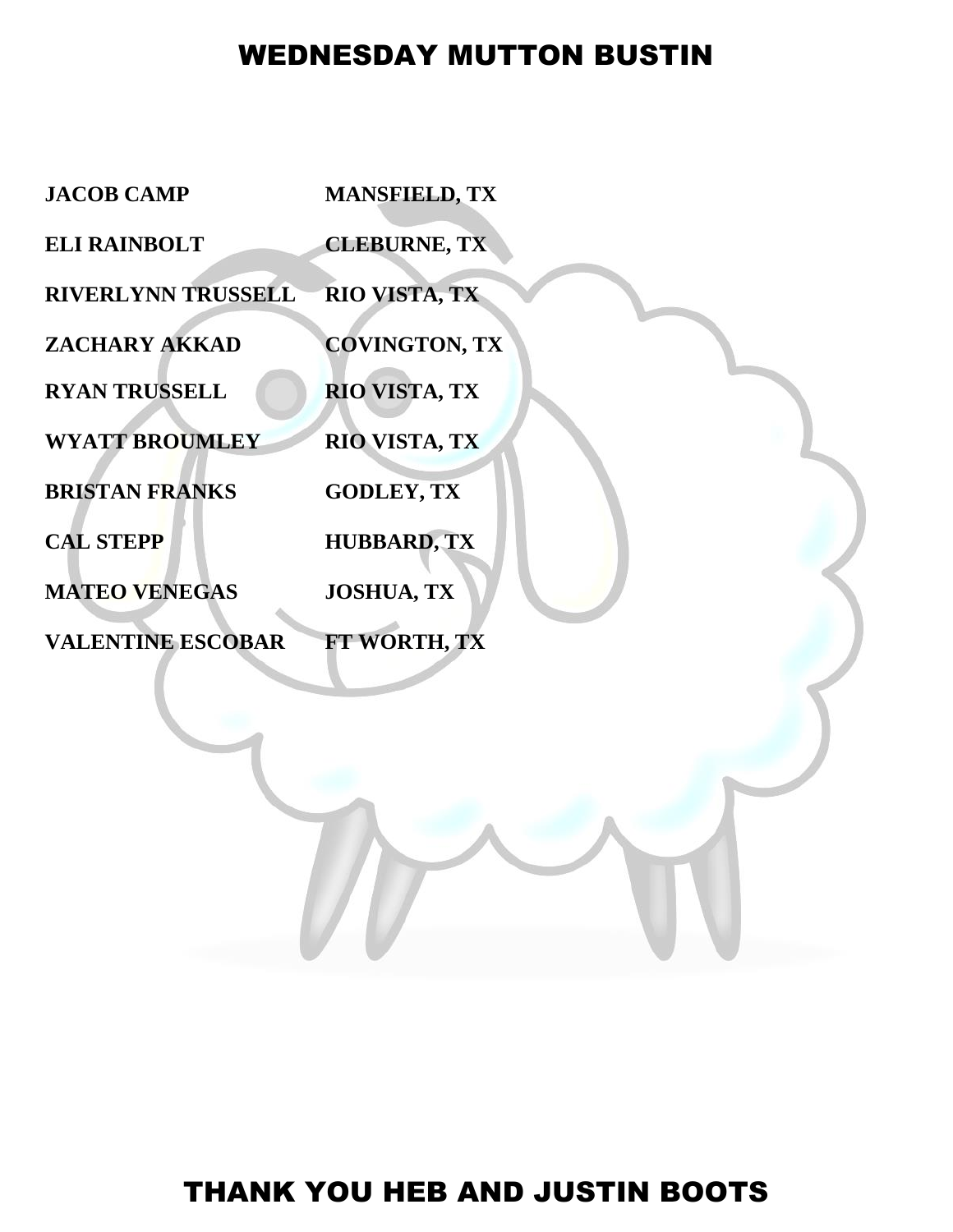## THURSDAY MUTTON BUSTIN

| <b>ASPEN BROWN</b>     | <b>CLEVELAND, TX</b> |
|------------------------|----------------------|
| <b>LEVI TARWATER</b>   | <b>GRANDVIEW, TX</b> |
| <b>JUDSON KNAPP</b>    | RIO VISTA, TX        |
| <b>KOLE KEITH</b>      | <b>GRANDVIEW, TX</b> |
| <b>BRENTON LEARMOT</b> | <b>GRANDVIEW, TX</b> |
| <b>HARSTIN BOURG</b>   | <b>GRANDVIEW, TX</b> |
| <b>TRACE KNAPP</b>     | <b>RIO VISTA, TX</b> |
| <b>CARSON JORDAN</b>   | <b>CLEBURNE, TX</b>  |
| <b>KORBIN MARTIN</b>   | <b>CLEBURNE, TX</b>  |
| <b>BRIGHAM OTTO</b>    | <b>COVINGTON, TX</b> |
|                        |                      |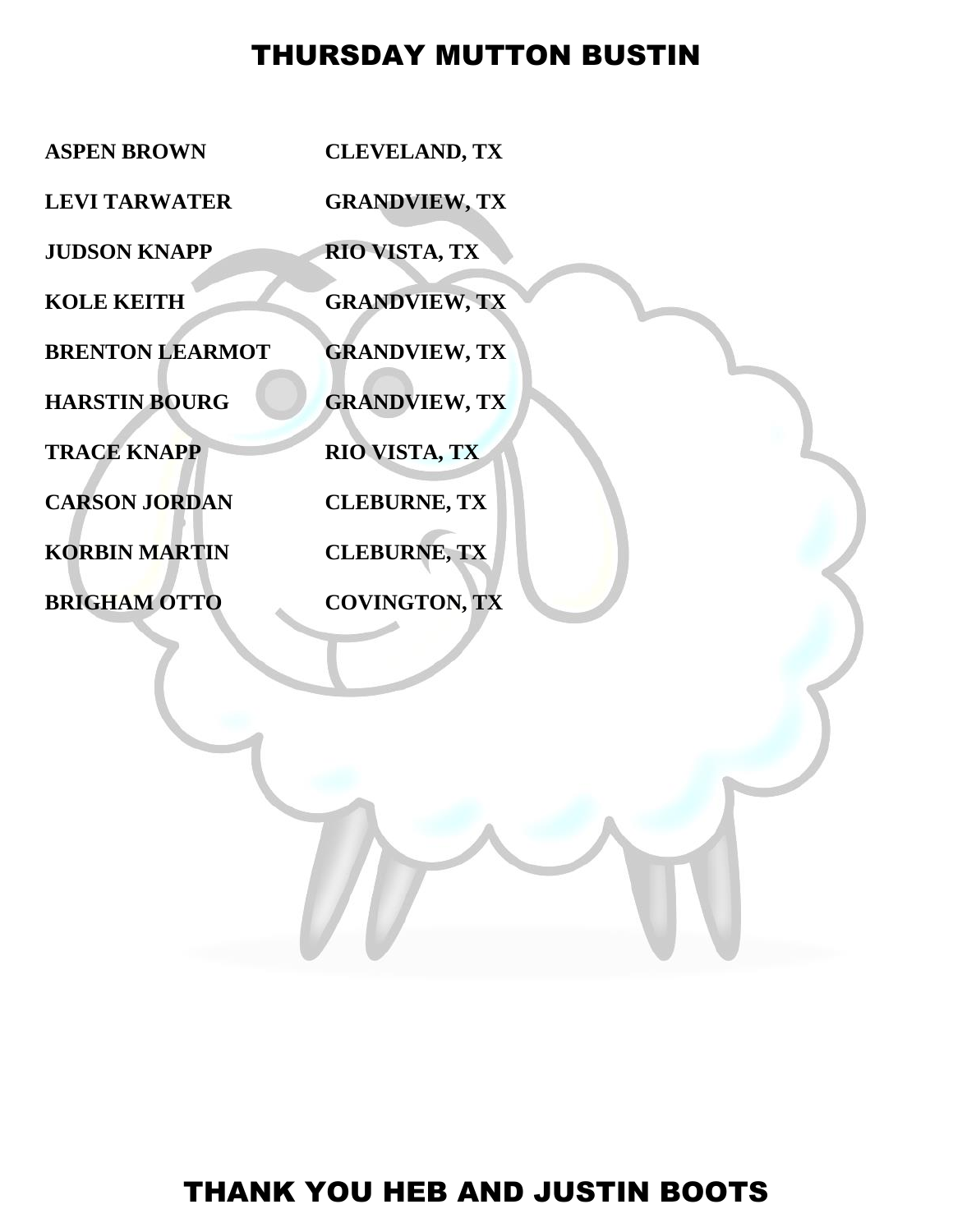## FRIDAY MUTTON BUSTIN

| <b>LAYNI JAGGERS</b>    | <b>GLEN ROSE, TX</b> |
|-------------------------|----------------------|
| <b>MAX HULCY</b>        | <b>JOSHUA, TX</b>    |
| <b>EMMA SPAIN</b>       | <b>BURLESON, TX</b>  |
| <b>LEEVI BOILES</b>     | <b>WHITNEY, TX</b>   |
| <b>DEREK JONES</b>      | RIO VISTA, TX        |
| <b>ASA KEPPLE</b>       | RIO VISTA, TX        |
| <b>LANE CLOWERS</b>     | <b>ARLINGTON, TX</b> |
| <b>LEEAH JOY BOILES</b> | <b>WHITNEY, TX</b>   |
| <b>CARSON BOSTON</b>    | <b>COVINGTON, TX</b> |
| <b>ZAYDEN JOHNSON</b>   | <b>CLEBURNE, TX</b>  |
|                         |                      |